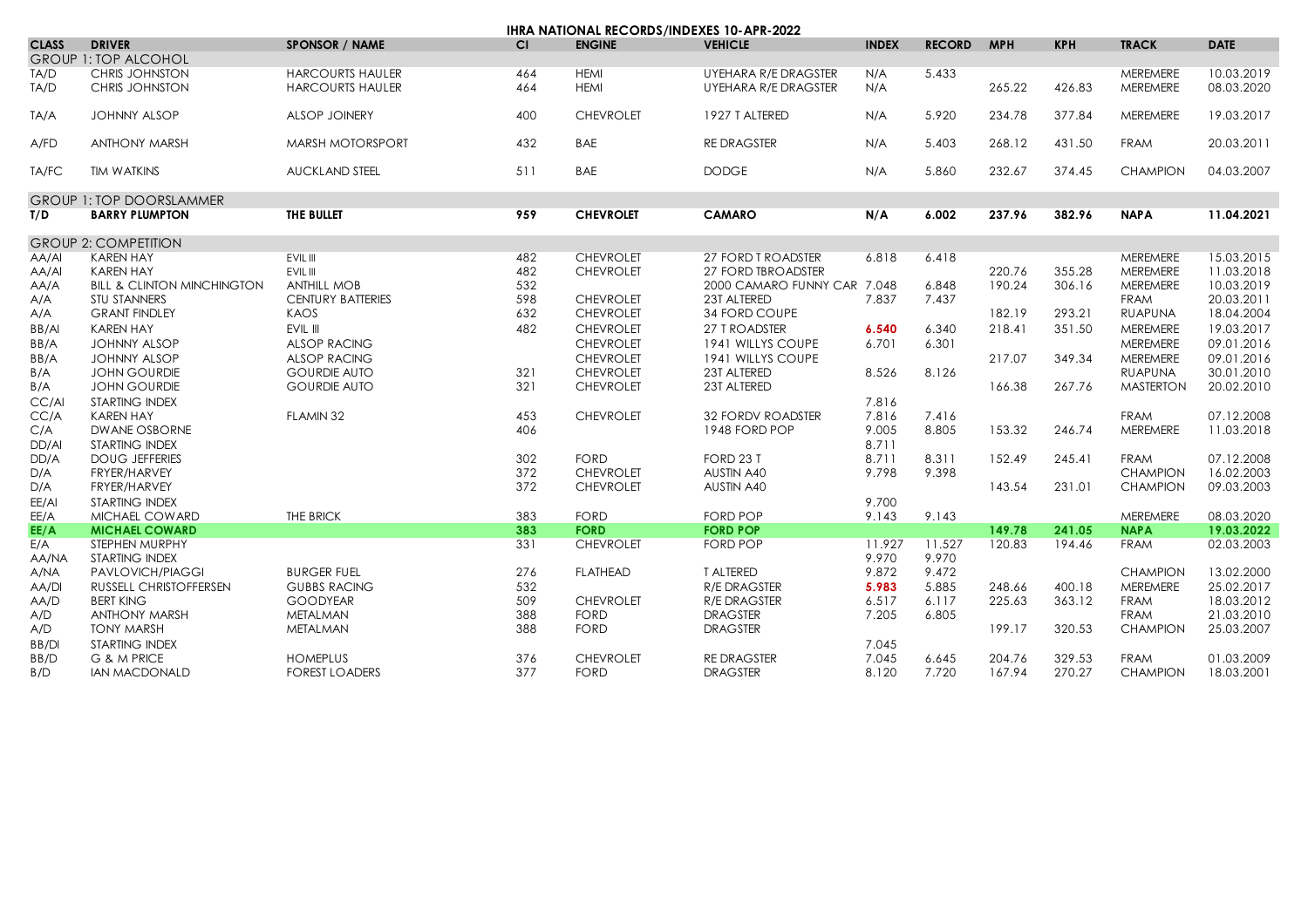| <b>SPONSOR / NAME</b><br><b>ENGINE</b><br><b>VEHICLE</b><br><b>RECORD</b><br><b>MPH</b><br><b>DATE</b><br><b>CLASS</b><br><b>DRIVER</b><br><b>CI</b><br><b>INDEX</b><br><b>KPH</b><br><b>TRACK</b><br><b>ROBBIE WARD</b><br>182<br>6.990<br>192.74<br>310.18<br>18.03.2012<br>CC/DI<br>R.I.P.S<br><b>NISSAN</b><br>FE DRAGSTER<br>7.390<br><b>FRAM</b><br>CC/D<br>STARTING INDEX<br>7.756<br><b>NOT CLAIMED - INDEX UPDATED</b><br>IAN WEST-STEVENS<br>9.175<br>146.64<br>235.99<br>08.03.2020<br>C/D<br>2013 R/E DRAGSTER<br>8.975<br>MEREMERE<br>R.I.P.S<br>DD/DI<br>ROBBIE WARD<br>182<br><b>NISSAN</b><br><b>FE DRAGSTER</b><br>7.665<br>7.265<br>179.71<br>289.22<br>21.03.2010<br><b>FRAM</b><br>9.560<br>DD/D<br><b>STARTING INDEX</b><br>10.04.2022<br>D/D<br>2.7L<br><b>F/E DRAGSTER</b><br>9.445<br>9.445<br>140.25<br>225.71<br><b>NAPA</b><br><b>JONATHAN GREGSON</b><br>R.I.P.S<br>EE/DI<br><b>ROBBIE WARD</b><br>182<br><b>NISSAN</b><br><b>SLINGSHOT</b><br>8.231<br>7.831<br>164.71<br>265.08<br><b>FRAM</b><br>06.02.2011<br>EE/D<br>9.016<br><b>NOT CLAIMED - INDEX UPDATED</b><br><b>STARTING INDEX</b><br>11.900<br>E/D<br><b>MINIMUM</b><br>284<br><b>FORD</b><br><b>SLINGSHOT</b><br>8.808<br>157.87<br>23.01.2005<br>AA/ND<br>MARTIN & REA<br>8.408<br>254.07<br><b>CHAMPION</b><br>13.010<br>A/ND<br><b>MINIMUM</b><br><b>RISLONE</b><br>6.924<br>6.524<br>RRR/D<br><b>CHARLIE BATES</b><br>20B<br><b>ROTARY</b><br><b>DRAGSTER</b><br>210.08<br>338.09<br><b>MEREMERE</b><br>11.03.2018<br><b>GROUP 2: TOP STREET AND MODIFIED STREET</b><br>7.500<br><b>STARTING INDEX</b><br>XX/TSI<br><b>STARTING INDEX</b><br>7.500<br>XX/TS<br>X/TS<br>STARTING INDEX<br>7.964<br>7.764<br>180.04<br>289.75<br>MEREMERE<br>10.03.2019<br>MCMAHON WENT UNDER INDEX 7.764 and 7.412 AT NATIONALS - DID NOT CLAIM RECORD<br><b>STARTING INDEX</b><br>7.516<br>AA/TSI<br><b>CHEV</b><br>EL CAMINO<br>08.03.2020<br>AA/TSI<br><b>FABIAN GOLDBERT</b><br>540<br>200.26<br>322.29<br><b>MEREMERE</b><br><b>FOCUS</b><br>632<br>193.52<br>MEREMERE<br>02.03.2014<br><b>BARRY PLUMPTON</b><br>2005 MONTE CARLO<br>7.516<br>7.116<br>311.44<br>AA/TS<br>500<br><b>CHEV</b><br>7.836<br>7.436<br>294.19<br>21.02.2016<br>A/TS<br><b>KEVIN MCGREGOR</b><br><b>HEAT TREATMENTS</b><br>2007 GTO PONTIAC<br>182.8<br>MEREMERE<br>BB/TSI<br>7.741<br>STARTING INDEX<br>BB/TS<br><b>ROBERT OWENS</b><br>509<br><b>CHEVROLET</b><br><b>FORD FALCON FUTURA</b><br>7.741<br>7.341<br>188.73<br>303.7315<br><b>MEREMERE</b><br>10.01.2015<br>B/TS<br><b>HEAT TREATMENTS</b><br>500<br>8.495<br>275.66<br>11.12.2005<br><b>KEVIN MCGREGOR</b><br><b>CHEVROLET</b><br><b>CAMARO</b><br>8.095<br>171.29<br><b>CHAMPION</b><br>CC/TSI<br><b>STARTING INDEX</b><br>7.501<br>15.03.2015<br>CC/TS<br><b>ROGER BINNEMA</b><br><b>CYLINDER HEAD SPECIALISTS</b><br>400<br><b>CHEVROLET</b><br><b>HONDA ACCORD</b><br>7.767<br>7.367<br>193.06<br>310.70<br><b>MEREMERE</b><br>515<br>8.911<br>259.07<br>18.03.2012<br>C/TS<br><b>GUBB PUMP SERVICES</b><br><b>CHEVROLET</b><br><b>68 CAMARO</b><br>8.511<br>160.98<br><b>FRAM</b><br>RAYMOND GUBB<br>06.02.2012<br><b>REECE FISH</b><br>532<br><b>CHEVROLET</b><br>56 CHEVROLET<br>8.031<br>302.35<br><b>FRAM</b><br>DD/TSI<br>7.631<br>187.87<br>08.02.2020<br>DD/TS<br><b>ROGER BINNEMA</b><br>400<br><b>CHEV</b><br><b>HONDA ACCORD</b><br>7.754<br>7.554<br>301.6554<br>MEREMERE<br>187.44<br><b>BOYD RACING</b><br>358<br><b>CHEVROLET</b><br>9.040<br>21.03.2010<br>D/TS<br><b>GLENN BOYD</b><br>LH TORANA<br>8.640<br><b>FRAM</b><br>D/TS<br><b>TOWING</b><br>380<br><b>FORD</b><br><b>FALCON GT</b><br>147.05<br>POWERBUILT<br>10.01.2009<br><b>GARY BOGAART</b><br>236.65<br>EE/TSI<br><b>STARTING INDEX</b><br>9.114<br>EE/TS<br>8.938<br>08.04.2017<br><b>MIKE BLACK</b><br>509CI<br><b>CHEVROLET</b><br>HOLDEN HQ UTE<br>8.538<br>160.86<br>258.88<br><b>MEREMERE</b><br>352<br>9.604<br>06.03.2005<br>E/TS<br><b>KEVIN MCGREGOR</b><br><b>HEAT TREATMENTS</b><br><b>CHEVROLET</b><br>LH TORANA<br>9.204<br>145.99<br>234.95<br><b>CHAMPION</b><br>FF/TSI<br>4.0L<br><b>1992 TOYOTA SOARER</b><br>8.530<br>8.530<br>260.62<br>13.03.2021<br><b>SCOTT TOLHURST</b><br>161.94<br><b>NAPA</b><br><b>FORD</b><br>06.03.2005<br>FF/TS<br><b>GARY CAWTHRA</b><br><b>AMERICAN V8</b><br>351<br><b>XA FALCON</b><br>9.521<br>9.121<br>150.55<br>242.29<br><b>CHAMPION</b><br>F/TS<br><b>HEAT TREATMENTS</b><br>352<br><b>CHEVROLET</b><br><b>LH TORANA</b><br>9.839<br><b>CHAMPION</b><br>23.01.2005<br><b>KEVIN MCGREGOR</b><br>9.439<br>358<br>137.40<br>F/TS<br><b>GARY BOGAART</b><br><b>BRIAN ROBERTS</b><br><b>FORD</b><br><b>FALCON COUPE</b><br>221.12<br><b>CHAMPION</b><br>17.01.2004<br>9.461<br><b>GG/TSI</b><br><b>STARTING INDEX</b><br>244<br>09.03.2008<br>GG/TS<br><b>DALE BUCKLEY</b><br><b>TOYOTA</b><br><b>TOYOTA SUPRA</b><br>9.461<br>9.061<br>154.69<br>248.95<br><b>FRAM</b><br>362<br><b>FORD</b><br>10.699<br>10.299<br><b>FRAM</b><br>20.03.2011<br>G/TS<br><b>GRANT LITTLE</b><br><b>XY FALCON</b><br><b>GARY BOGAART</b><br><b>BRIAN ROBERTS</b><br>354<br><b>FORD</b><br><b>FALCON GT</b><br>130.59<br>210.16<br><b>CHAMPION</b><br>11.02.2007<br>G/TS<br>8.452<br>HH/TSI<br><b>STARTING INDEX</b><br><b>ROBERT TYNAN</b><br>HH/TS<br>146<br>SUBARU<br><b>WRX COUPE</b><br>8.452<br>8.052<br>166.23<br>267.52<br><b>FRAM</b><br>01.03.2009<br>12.990<br>H/TS<br><b>MINIMUM</b><br>7.344<br>RR/TS<br><b>STEVE ROSSEN</b><br><b>FC DATALOGIT</b><br>13B<br><b>MAZDA</b><br>RX7<br>7.744<br>179.64<br>289.1026<br><b>FRAM</b><br>15.03.2013 |      | <b>IHRA NATIONAL RECORDS/INDEXES 10-APR-2022</b> |  |  |  |  |        |        |  |  |  |  |  |
|------------------------------------------------------------------------------------------------------------------------------------------------------------------------------------------------------------------------------------------------------------------------------------------------------------------------------------------------------------------------------------------------------------------------------------------------------------------------------------------------------------------------------------------------------------------------------------------------------------------------------------------------------------------------------------------------------------------------------------------------------------------------------------------------------------------------------------------------------------------------------------------------------------------------------------------------------------------------------------------------------------------------------------------------------------------------------------------------------------------------------------------------------------------------------------------------------------------------------------------------------------------------------------------------------------------------------------------------------------------------------------------------------------------------------------------------------------------------------------------------------------------------------------------------------------------------------------------------------------------------------------------------------------------------------------------------------------------------------------------------------------------------------------------------------------------------------------------------------------------------------------------------------------------------------------------------------------------------------------------------------------------------------------------------------------------------------------------------------------------------------------------------------------------------------------------------------------------------------------------------------------------------------------------------------------------------------------------------------------------------------------------------------------------------------------------------------------------------------------------------------------------------------------------------------------------------------------------------------------------------------------------------------------------------------------------------------------------------------------------------------------------------------------------------------------------------------------------------------------------------------------------------------------------------------------------------------------------------------------------------------------------------------------------------------------------------------------------------------------------------------------------------------------------------------------------------------------------------------------------------------------------------------------------------------------------------------------------------------------------------------------------------------------------------------------------------------------------------------------------------------------------------------------------------------------------------------------------------------------------------------------------------------------------------------------------------------------------------------------------------------------------------------------------------------------------------------------------------------------------------------------------------------------------------------------------------------------------------------------------------------------------------------------------------------------------------------------------------------------------------------------------------------------------------------------------------------------------------------------------------------------------------------------------------------------------------------------------------------------------------------------------------------------------------------------------------------------------------------------------------------------------------------------------------------------------------------------------------------------------------------------------------------------------------------------------------------------------------------------------------------------------------------------------------------------------------------------------------------------------------------------------------------------------------------------------------------------------------------------------------------------------------------------------------------------------------------------------------------------------------------------------------------------------------------------------------------------------------------------------------------------------------------------------------------------------------------------------------------------------------------------------------------------------------------------------------------------------------------------------------------------------------------------------------------------------------------------------------------------|------|--------------------------------------------------|--|--|--|--|--------|--------|--|--|--|--|--|
|                                                                                                                                                                                                                                                                                                                                                                                                                                                                                                                                                                                                                                                                                                                                                                                                                                                                                                                                                                                                                                                                                                                                                                                                                                                                                                                                                                                                                                                                                                                                                                                                                                                                                                                                                                                                                                                                                                                                                                                                                                                                                                                                                                                                                                                                                                                                                                                                                                                                                                                                                                                                                                                                                                                                                                                                                                                                                                                                                                                                                                                                                                                                                                                                                                                                                                                                                                                                                                                                                                                                                                                                                                                                                                                                                                                                                                                                                                                                                                                                                                                                                                                                                                                                                                                                                                                                                                                                                                                                                                                                                                                                                                                                                                                                                                                                                                                                                                                                                                                                                                                                                                                                                                                                                                                                                                                                                                                                                                                                                                                                                                                                            |      |                                                  |  |  |  |  |        |        |  |  |  |  |  |
|                                                                                                                                                                                                                                                                                                                                                                                                                                                                                                                                                                                                                                                                                                                                                                                                                                                                                                                                                                                                                                                                                                                                                                                                                                                                                                                                                                                                                                                                                                                                                                                                                                                                                                                                                                                                                                                                                                                                                                                                                                                                                                                                                                                                                                                                                                                                                                                                                                                                                                                                                                                                                                                                                                                                                                                                                                                                                                                                                                                                                                                                                                                                                                                                                                                                                                                                                                                                                                                                                                                                                                                                                                                                                                                                                                                                                                                                                                                                                                                                                                                                                                                                                                                                                                                                                                                                                                                                                                                                                                                                                                                                                                                                                                                                                                                                                                                                                                                                                                                                                                                                                                                                                                                                                                                                                                                                                                                                                                                                                                                                                                                                            |      |                                                  |  |  |  |  |        |        |  |  |  |  |  |
|                                                                                                                                                                                                                                                                                                                                                                                                                                                                                                                                                                                                                                                                                                                                                                                                                                                                                                                                                                                                                                                                                                                                                                                                                                                                                                                                                                                                                                                                                                                                                                                                                                                                                                                                                                                                                                                                                                                                                                                                                                                                                                                                                                                                                                                                                                                                                                                                                                                                                                                                                                                                                                                                                                                                                                                                                                                                                                                                                                                                                                                                                                                                                                                                                                                                                                                                                                                                                                                                                                                                                                                                                                                                                                                                                                                                                                                                                                                                                                                                                                                                                                                                                                                                                                                                                                                                                                                                                                                                                                                                                                                                                                                                                                                                                                                                                                                                                                                                                                                                                                                                                                                                                                                                                                                                                                                                                                                                                                                                                                                                                                                                            |      |                                                  |  |  |  |  |        |        |  |  |  |  |  |
|                                                                                                                                                                                                                                                                                                                                                                                                                                                                                                                                                                                                                                                                                                                                                                                                                                                                                                                                                                                                                                                                                                                                                                                                                                                                                                                                                                                                                                                                                                                                                                                                                                                                                                                                                                                                                                                                                                                                                                                                                                                                                                                                                                                                                                                                                                                                                                                                                                                                                                                                                                                                                                                                                                                                                                                                                                                                                                                                                                                                                                                                                                                                                                                                                                                                                                                                                                                                                                                                                                                                                                                                                                                                                                                                                                                                                                                                                                                                                                                                                                                                                                                                                                                                                                                                                                                                                                                                                                                                                                                                                                                                                                                                                                                                                                                                                                                                                                                                                                                                                                                                                                                                                                                                                                                                                                                                                                                                                                                                                                                                                                                                            |      |                                                  |  |  |  |  |        |        |  |  |  |  |  |
|                                                                                                                                                                                                                                                                                                                                                                                                                                                                                                                                                                                                                                                                                                                                                                                                                                                                                                                                                                                                                                                                                                                                                                                                                                                                                                                                                                                                                                                                                                                                                                                                                                                                                                                                                                                                                                                                                                                                                                                                                                                                                                                                                                                                                                                                                                                                                                                                                                                                                                                                                                                                                                                                                                                                                                                                                                                                                                                                                                                                                                                                                                                                                                                                                                                                                                                                                                                                                                                                                                                                                                                                                                                                                                                                                                                                                                                                                                                                                                                                                                                                                                                                                                                                                                                                                                                                                                                                                                                                                                                                                                                                                                                                                                                                                                                                                                                                                                                                                                                                                                                                                                                                                                                                                                                                                                                                                                                                                                                                                                                                                                                                            |      |                                                  |  |  |  |  |        |        |  |  |  |  |  |
|                                                                                                                                                                                                                                                                                                                                                                                                                                                                                                                                                                                                                                                                                                                                                                                                                                                                                                                                                                                                                                                                                                                                                                                                                                                                                                                                                                                                                                                                                                                                                                                                                                                                                                                                                                                                                                                                                                                                                                                                                                                                                                                                                                                                                                                                                                                                                                                                                                                                                                                                                                                                                                                                                                                                                                                                                                                                                                                                                                                                                                                                                                                                                                                                                                                                                                                                                                                                                                                                                                                                                                                                                                                                                                                                                                                                                                                                                                                                                                                                                                                                                                                                                                                                                                                                                                                                                                                                                                                                                                                                                                                                                                                                                                                                                                                                                                                                                                                                                                                                                                                                                                                                                                                                                                                                                                                                                                                                                                                                                                                                                                                                            |      |                                                  |  |  |  |  |        |        |  |  |  |  |  |
|                                                                                                                                                                                                                                                                                                                                                                                                                                                                                                                                                                                                                                                                                                                                                                                                                                                                                                                                                                                                                                                                                                                                                                                                                                                                                                                                                                                                                                                                                                                                                                                                                                                                                                                                                                                                                                                                                                                                                                                                                                                                                                                                                                                                                                                                                                                                                                                                                                                                                                                                                                                                                                                                                                                                                                                                                                                                                                                                                                                                                                                                                                                                                                                                                                                                                                                                                                                                                                                                                                                                                                                                                                                                                                                                                                                                                                                                                                                                                                                                                                                                                                                                                                                                                                                                                                                                                                                                                                                                                                                                                                                                                                                                                                                                                                                                                                                                                                                                                                                                                                                                                                                                                                                                                                                                                                                                                                                                                                                                                                                                                                                                            |      |                                                  |  |  |  |  |        |        |  |  |  |  |  |
|                                                                                                                                                                                                                                                                                                                                                                                                                                                                                                                                                                                                                                                                                                                                                                                                                                                                                                                                                                                                                                                                                                                                                                                                                                                                                                                                                                                                                                                                                                                                                                                                                                                                                                                                                                                                                                                                                                                                                                                                                                                                                                                                                                                                                                                                                                                                                                                                                                                                                                                                                                                                                                                                                                                                                                                                                                                                                                                                                                                                                                                                                                                                                                                                                                                                                                                                                                                                                                                                                                                                                                                                                                                                                                                                                                                                                                                                                                                                                                                                                                                                                                                                                                                                                                                                                                                                                                                                                                                                                                                                                                                                                                                                                                                                                                                                                                                                                                                                                                                                                                                                                                                                                                                                                                                                                                                                                                                                                                                                                                                                                                                                            |      |                                                  |  |  |  |  |        |        |  |  |  |  |  |
|                                                                                                                                                                                                                                                                                                                                                                                                                                                                                                                                                                                                                                                                                                                                                                                                                                                                                                                                                                                                                                                                                                                                                                                                                                                                                                                                                                                                                                                                                                                                                                                                                                                                                                                                                                                                                                                                                                                                                                                                                                                                                                                                                                                                                                                                                                                                                                                                                                                                                                                                                                                                                                                                                                                                                                                                                                                                                                                                                                                                                                                                                                                                                                                                                                                                                                                                                                                                                                                                                                                                                                                                                                                                                                                                                                                                                                                                                                                                                                                                                                                                                                                                                                                                                                                                                                                                                                                                                                                                                                                                                                                                                                                                                                                                                                                                                                                                                                                                                                                                                                                                                                                                                                                                                                                                                                                                                                                                                                                                                                                                                                                                            |      |                                                  |  |  |  |  |        |        |  |  |  |  |  |
|                                                                                                                                                                                                                                                                                                                                                                                                                                                                                                                                                                                                                                                                                                                                                                                                                                                                                                                                                                                                                                                                                                                                                                                                                                                                                                                                                                                                                                                                                                                                                                                                                                                                                                                                                                                                                                                                                                                                                                                                                                                                                                                                                                                                                                                                                                                                                                                                                                                                                                                                                                                                                                                                                                                                                                                                                                                                                                                                                                                                                                                                                                                                                                                                                                                                                                                                                                                                                                                                                                                                                                                                                                                                                                                                                                                                                                                                                                                                                                                                                                                                                                                                                                                                                                                                                                                                                                                                                                                                                                                                                                                                                                                                                                                                                                                                                                                                                                                                                                                                                                                                                                                                                                                                                                                                                                                                                                                                                                                                                                                                                                                                            |      |                                                  |  |  |  |  |        |        |  |  |  |  |  |
|                                                                                                                                                                                                                                                                                                                                                                                                                                                                                                                                                                                                                                                                                                                                                                                                                                                                                                                                                                                                                                                                                                                                                                                                                                                                                                                                                                                                                                                                                                                                                                                                                                                                                                                                                                                                                                                                                                                                                                                                                                                                                                                                                                                                                                                                                                                                                                                                                                                                                                                                                                                                                                                                                                                                                                                                                                                                                                                                                                                                                                                                                                                                                                                                                                                                                                                                                                                                                                                                                                                                                                                                                                                                                                                                                                                                                                                                                                                                                                                                                                                                                                                                                                                                                                                                                                                                                                                                                                                                                                                                                                                                                                                                                                                                                                                                                                                                                                                                                                                                                                                                                                                                                                                                                                                                                                                                                                                                                                                                                                                                                                                                            |      |                                                  |  |  |  |  |        |        |  |  |  |  |  |
|                                                                                                                                                                                                                                                                                                                                                                                                                                                                                                                                                                                                                                                                                                                                                                                                                                                                                                                                                                                                                                                                                                                                                                                                                                                                                                                                                                                                                                                                                                                                                                                                                                                                                                                                                                                                                                                                                                                                                                                                                                                                                                                                                                                                                                                                                                                                                                                                                                                                                                                                                                                                                                                                                                                                                                                                                                                                                                                                                                                                                                                                                                                                                                                                                                                                                                                                                                                                                                                                                                                                                                                                                                                                                                                                                                                                                                                                                                                                                                                                                                                                                                                                                                                                                                                                                                                                                                                                                                                                                                                                                                                                                                                                                                                                                                                                                                                                                                                                                                                                                                                                                                                                                                                                                                                                                                                                                                                                                                                                                                                                                                                                            |      |                                                  |  |  |  |  |        |        |  |  |  |  |  |
|                                                                                                                                                                                                                                                                                                                                                                                                                                                                                                                                                                                                                                                                                                                                                                                                                                                                                                                                                                                                                                                                                                                                                                                                                                                                                                                                                                                                                                                                                                                                                                                                                                                                                                                                                                                                                                                                                                                                                                                                                                                                                                                                                                                                                                                                                                                                                                                                                                                                                                                                                                                                                                                                                                                                                                                                                                                                                                                                                                                                                                                                                                                                                                                                                                                                                                                                                                                                                                                                                                                                                                                                                                                                                                                                                                                                                                                                                                                                                                                                                                                                                                                                                                                                                                                                                                                                                                                                                                                                                                                                                                                                                                                                                                                                                                                                                                                                                                                                                                                                                                                                                                                                                                                                                                                                                                                                                                                                                                                                                                                                                                                                            |      |                                                  |  |  |  |  |        |        |  |  |  |  |  |
|                                                                                                                                                                                                                                                                                                                                                                                                                                                                                                                                                                                                                                                                                                                                                                                                                                                                                                                                                                                                                                                                                                                                                                                                                                                                                                                                                                                                                                                                                                                                                                                                                                                                                                                                                                                                                                                                                                                                                                                                                                                                                                                                                                                                                                                                                                                                                                                                                                                                                                                                                                                                                                                                                                                                                                                                                                                                                                                                                                                                                                                                                                                                                                                                                                                                                                                                                                                                                                                                                                                                                                                                                                                                                                                                                                                                                                                                                                                                                                                                                                                                                                                                                                                                                                                                                                                                                                                                                                                                                                                                                                                                                                                                                                                                                                                                                                                                                                                                                                                                                                                                                                                                                                                                                                                                                                                                                                                                                                                                                                                                                                                                            |      |                                                  |  |  |  |  |        |        |  |  |  |  |  |
|                                                                                                                                                                                                                                                                                                                                                                                                                                                                                                                                                                                                                                                                                                                                                                                                                                                                                                                                                                                                                                                                                                                                                                                                                                                                                                                                                                                                                                                                                                                                                                                                                                                                                                                                                                                                                                                                                                                                                                                                                                                                                                                                                                                                                                                                                                                                                                                                                                                                                                                                                                                                                                                                                                                                                                                                                                                                                                                                                                                                                                                                                                                                                                                                                                                                                                                                                                                                                                                                                                                                                                                                                                                                                                                                                                                                                                                                                                                                                                                                                                                                                                                                                                                                                                                                                                                                                                                                                                                                                                                                                                                                                                                                                                                                                                                                                                                                                                                                                                                                                                                                                                                                                                                                                                                                                                                                                                                                                                                                                                                                                                                                            |      |                                                  |  |  |  |  |        |        |  |  |  |  |  |
|                                                                                                                                                                                                                                                                                                                                                                                                                                                                                                                                                                                                                                                                                                                                                                                                                                                                                                                                                                                                                                                                                                                                                                                                                                                                                                                                                                                                                                                                                                                                                                                                                                                                                                                                                                                                                                                                                                                                                                                                                                                                                                                                                                                                                                                                                                                                                                                                                                                                                                                                                                                                                                                                                                                                                                                                                                                                                                                                                                                                                                                                                                                                                                                                                                                                                                                                                                                                                                                                                                                                                                                                                                                                                                                                                                                                                                                                                                                                                                                                                                                                                                                                                                                                                                                                                                                                                                                                                                                                                                                                                                                                                                                                                                                                                                                                                                                                                                                                                                                                                                                                                                                                                                                                                                                                                                                                                                                                                                                                                                                                                                                                            |      |                                                  |  |  |  |  |        |        |  |  |  |  |  |
|                                                                                                                                                                                                                                                                                                                                                                                                                                                                                                                                                                                                                                                                                                                                                                                                                                                                                                                                                                                                                                                                                                                                                                                                                                                                                                                                                                                                                                                                                                                                                                                                                                                                                                                                                                                                                                                                                                                                                                                                                                                                                                                                                                                                                                                                                                                                                                                                                                                                                                                                                                                                                                                                                                                                                                                                                                                                                                                                                                                                                                                                                                                                                                                                                                                                                                                                                                                                                                                                                                                                                                                                                                                                                                                                                                                                                                                                                                                                                                                                                                                                                                                                                                                                                                                                                                                                                                                                                                                                                                                                                                                                                                                                                                                                                                                                                                                                                                                                                                                                                                                                                                                                                                                                                                                                                                                                                                                                                                                                                                                                                                                                            |      |                                                  |  |  |  |  |        |        |  |  |  |  |  |
|                                                                                                                                                                                                                                                                                                                                                                                                                                                                                                                                                                                                                                                                                                                                                                                                                                                                                                                                                                                                                                                                                                                                                                                                                                                                                                                                                                                                                                                                                                                                                                                                                                                                                                                                                                                                                                                                                                                                                                                                                                                                                                                                                                                                                                                                                                                                                                                                                                                                                                                                                                                                                                                                                                                                                                                                                                                                                                                                                                                                                                                                                                                                                                                                                                                                                                                                                                                                                                                                                                                                                                                                                                                                                                                                                                                                                                                                                                                                                                                                                                                                                                                                                                                                                                                                                                                                                                                                                                                                                                                                                                                                                                                                                                                                                                                                                                                                                                                                                                                                                                                                                                                                                                                                                                                                                                                                                                                                                                                                                                                                                                                                            |      |                                                  |  |  |  |  |        |        |  |  |  |  |  |
|                                                                                                                                                                                                                                                                                                                                                                                                                                                                                                                                                                                                                                                                                                                                                                                                                                                                                                                                                                                                                                                                                                                                                                                                                                                                                                                                                                                                                                                                                                                                                                                                                                                                                                                                                                                                                                                                                                                                                                                                                                                                                                                                                                                                                                                                                                                                                                                                                                                                                                                                                                                                                                                                                                                                                                                                                                                                                                                                                                                                                                                                                                                                                                                                                                                                                                                                                                                                                                                                                                                                                                                                                                                                                                                                                                                                                                                                                                                                                                                                                                                                                                                                                                                                                                                                                                                                                                                                                                                                                                                                                                                                                                                                                                                                                                                                                                                                                                                                                                                                                                                                                                                                                                                                                                                                                                                                                                                                                                                                                                                                                                                                            |      |                                                  |  |  |  |  |        |        |  |  |  |  |  |
|                                                                                                                                                                                                                                                                                                                                                                                                                                                                                                                                                                                                                                                                                                                                                                                                                                                                                                                                                                                                                                                                                                                                                                                                                                                                                                                                                                                                                                                                                                                                                                                                                                                                                                                                                                                                                                                                                                                                                                                                                                                                                                                                                                                                                                                                                                                                                                                                                                                                                                                                                                                                                                                                                                                                                                                                                                                                                                                                                                                                                                                                                                                                                                                                                                                                                                                                                                                                                                                                                                                                                                                                                                                                                                                                                                                                                                                                                                                                                                                                                                                                                                                                                                                                                                                                                                                                                                                                                                                                                                                                                                                                                                                                                                                                                                                                                                                                                                                                                                                                                                                                                                                                                                                                                                                                                                                                                                                                                                                                                                                                                                                                            |      |                                                  |  |  |  |  |        |        |  |  |  |  |  |
|                                                                                                                                                                                                                                                                                                                                                                                                                                                                                                                                                                                                                                                                                                                                                                                                                                                                                                                                                                                                                                                                                                                                                                                                                                                                                                                                                                                                                                                                                                                                                                                                                                                                                                                                                                                                                                                                                                                                                                                                                                                                                                                                                                                                                                                                                                                                                                                                                                                                                                                                                                                                                                                                                                                                                                                                                                                                                                                                                                                                                                                                                                                                                                                                                                                                                                                                                                                                                                                                                                                                                                                                                                                                                                                                                                                                                                                                                                                                                                                                                                                                                                                                                                                                                                                                                                                                                                                                                                                                                                                                                                                                                                                                                                                                                                                                                                                                                                                                                                                                                                                                                                                                                                                                                                                                                                                                                                                                                                                                                                                                                                                                            |      |                                                  |  |  |  |  |        |        |  |  |  |  |  |
|                                                                                                                                                                                                                                                                                                                                                                                                                                                                                                                                                                                                                                                                                                                                                                                                                                                                                                                                                                                                                                                                                                                                                                                                                                                                                                                                                                                                                                                                                                                                                                                                                                                                                                                                                                                                                                                                                                                                                                                                                                                                                                                                                                                                                                                                                                                                                                                                                                                                                                                                                                                                                                                                                                                                                                                                                                                                                                                                                                                                                                                                                                                                                                                                                                                                                                                                                                                                                                                                                                                                                                                                                                                                                                                                                                                                                                                                                                                                                                                                                                                                                                                                                                                                                                                                                                                                                                                                                                                                                                                                                                                                                                                                                                                                                                                                                                                                                                                                                                                                                                                                                                                                                                                                                                                                                                                                                                                                                                                                                                                                                                                                            |      |                                                  |  |  |  |  |        |        |  |  |  |  |  |
|                                                                                                                                                                                                                                                                                                                                                                                                                                                                                                                                                                                                                                                                                                                                                                                                                                                                                                                                                                                                                                                                                                                                                                                                                                                                                                                                                                                                                                                                                                                                                                                                                                                                                                                                                                                                                                                                                                                                                                                                                                                                                                                                                                                                                                                                                                                                                                                                                                                                                                                                                                                                                                                                                                                                                                                                                                                                                                                                                                                                                                                                                                                                                                                                                                                                                                                                                                                                                                                                                                                                                                                                                                                                                                                                                                                                                                                                                                                                                                                                                                                                                                                                                                                                                                                                                                                                                                                                                                                                                                                                                                                                                                                                                                                                                                                                                                                                                                                                                                                                                                                                                                                                                                                                                                                                                                                                                                                                                                                                                                                                                                                                            |      |                                                  |  |  |  |  |        |        |  |  |  |  |  |
|                                                                                                                                                                                                                                                                                                                                                                                                                                                                                                                                                                                                                                                                                                                                                                                                                                                                                                                                                                                                                                                                                                                                                                                                                                                                                                                                                                                                                                                                                                                                                                                                                                                                                                                                                                                                                                                                                                                                                                                                                                                                                                                                                                                                                                                                                                                                                                                                                                                                                                                                                                                                                                                                                                                                                                                                                                                                                                                                                                                                                                                                                                                                                                                                                                                                                                                                                                                                                                                                                                                                                                                                                                                                                                                                                                                                                                                                                                                                                                                                                                                                                                                                                                                                                                                                                                                                                                                                                                                                                                                                                                                                                                                                                                                                                                                                                                                                                                                                                                                                                                                                                                                                                                                                                                                                                                                                                                                                                                                                                                                                                                                                            |      |                                                  |  |  |  |  |        |        |  |  |  |  |  |
|                                                                                                                                                                                                                                                                                                                                                                                                                                                                                                                                                                                                                                                                                                                                                                                                                                                                                                                                                                                                                                                                                                                                                                                                                                                                                                                                                                                                                                                                                                                                                                                                                                                                                                                                                                                                                                                                                                                                                                                                                                                                                                                                                                                                                                                                                                                                                                                                                                                                                                                                                                                                                                                                                                                                                                                                                                                                                                                                                                                                                                                                                                                                                                                                                                                                                                                                                                                                                                                                                                                                                                                                                                                                                                                                                                                                                                                                                                                                                                                                                                                                                                                                                                                                                                                                                                                                                                                                                                                                                                                                                                                                                                                                                                                                                                                                                                                                                                                                                                                                                                                                                                                                                                                                                                                                                                                                                                                                                                                                                                                                                                                                            |      |                                                  |  |  |  |  |        |        |  |  |  |  |  |
|                                                                                                                                                                                                                                                                                                                                                                                                                                                                                                                                                                                                                                                                                                                                                                                                                                                                                                                                                                                                                                                                                                                                                                                                                                                                                                                                                                                                                                                                                                                                                                                                                                                                                                                                                                                                                                                                                                                                                                                                                                                                                                                                                                                                                                                                                                                                                                                                                                                                                                                                                                                                                                                                                                                                                                                                                                                                                                                                                                                                                                                                                                                                                                                                                                                                                                                                                                                                                                                                                                                                                                                                                                                                                                                                                                                                                                                                                                                                                                                                                                                                                                                                                                                                                                                                                                                                                                                                                                                                                                                                                                                                                                                                                                                                                                                                                                                                                                                                                                                                                                                                                                                                                                                                                                                                                                                                                                                                                                                                                                                                                                                                            |      |                                                  |  |  |  |  |        |        |  |  |  |  |  |
|                                                                                                                                                                                                                                                                                                                                                                                                                                                                                                                                                                                                                                                                                                                                                                                                                                                                                                                                                                                                                                                                                                                                                                                                                                                                                                                                                                                                                                                                                                                                                                                                                                                                                                                                                                                                                                                                                                                                                                                                                                                                                                                                                                                                                                                                                                                                                                                                                                                                                                                                                                                                                                                                                                                                                                                                                                                                                                                                                                                                                                                                                                                                                                                                                                                                                                                                                                                                                                                                                                                                                                                                                                                                                                                                                                                                                                                                                                                                                                                                                                                                                                                                                                                                                                                                                                                                                                                                                                                                                                                                                                                                                                                                                                                                                                                                                                                                                                                                                                                                                                                                                                                                                                                                                                                                                                                                                                                                                                                                                                                                                                                                            |      |                                                  |  |  |  |  |        |        |  |  |  |  |  |
|                                                                                                                                                                                                                                                                                                                                                                                                                                                                                                                                                                                                                                                                                                                                                                                                                                                                                                                                                                                                                                                                                                                                                                                                                                                                                                                                                                                                                                                                                                                                                                                                                                                                                                                                                                                                                                                                                                                                                                                                                                                                                                                                                                                                                                                                                                                                                                                                                                                                                                                                                                                                                                                                                                                                                                                                                                                                                                                                                                                                                                                                                                                                                                                                                                                                                                                                                                                                                                                                                                                                                                                                                                                                                                                                                                                                                                                                                                                                                                                                                                                                                                                                                                                                                                                                                                                                                                                                                                                                                                                                                                                                                                                                                                                                                                                                                                                                                                                                                                                                                                                                                                                                                                                                                                                                                                                                                                                                                                                                                                                                                                                                            |      |                                                  |  |  |  |  |        |        |  |  |  |  |  |
|                                                                                                                                                                                                                                                                                                                                                                                                                                                                                                                                                                                                                                                                                                                                                                                                                                                                                                                                                                                                                                                                                                                                                                                                                                                                                                                                                                                                                                                                                                                                                                                                                                                                                                                                                                                                                                                                                                                                                                                                                                                                                                                                                                                                                                                                                                                                                                                                                                                                                                                                                                                                                                                                                                                                                                                                                                                                                                                                                                                                                                                                                                                                                                                                                                                                                                                                                                                                                                                                                                                                                                                                                                                                                                                                                                                                                                                                                                                                                                                                                                                                                                                                                                                                                                                                                                                                                                                                                                                                                                                                                                                                                                                                                                                                                                                                                                                                                                                                                                                                                                                                                                                                                                                                                                                                                                                                                                                                                                                                                                                                                                                                            |      |                                                  |  |  |  |  |        |        |  |  |  |  |  |
|                                                                                                                                                                                                                                                                                                                                                                                                                                                                                                                                                                                                                                                                                                                                                                                                                                                                                                                                                                                                                                                                                                                                                                                                                                                                                                                                                                                                                                                                                                                                                                                                                                                                                                                                                                                                                                                                                                                                                                                                                                                                                                                                                                                                                                                                                                                                                                                                                                                                                                                                                                                                                                                                                                                                                                                                                                                                                                                                                                                                                                                                                                                                                                                                                                                                                                                                                                                                                                                                                                                                                                                                                                                                                                                                                                                                                                                                                                                                                                                                                                                                                                                                                                                                                                                                                                                                                                                                                                                                                                                                                                                                                                                                                                                                                                                                                                                                                                                                                                                                                                                                                                                                                                                                                                                                                                                                                                                                                                                                                                                                                                                                            |      |                                                  |  |  |  |  |        |        |  |  |  |  |  |
|                                                                                                                                                                                                                                                                                                                                                                                                                                                                                                                                                                                                                                                                                                                                                                                                                                                                                                                                                                                                                                                                                                                                                                                                                                                                                                                                                                                                                                                                                                                                                                                                                                                                                                                                                                                                                                                                                                                                                                                                                                                                                                                                                                                                                                                                                                                                                                                                                                                                                                                                                                                                                                                                                                                                                                                                                                                                                                                                                                                                                                                                                                                                                                                                                                                                                                                                                                                                                                                                                                                                                                                                                                                                                                                                                                                                                                                                                                                                                                                                                                                                                                                                                                                                                                                                                                                                                                                                                                                                                                                                                                                                                                                                                                                                                                                                                                                                                                                                                                                                                                                                                                                                                                                                                                                                                                                                                                                                                                                                                                                                                                                                            |      |                                                  |  |  |  |  |        |        |  |  |  |  |  |
|                                                                                                                                                                                                                                                                                                                                                                                                                                                                                                                                                                                                                                                                                                                                                                                                                                                                                                                                                                                                                                                                                                                                                                                                                                                                                                                                                                                                                                                                                                                                                                                                                                                                                                                                                                                                                                                                                                                                                                                                                                                                                                                                                                                                                                                                                                                                                                                                                                                                                                                                                                                                                                                                                                                                                                                                                                                                                                                                                                                                                                                                                                                                                                                                                                                                                                                                                                                                                                                                                                                                                                                                                                                                                                                                                                                                                                                                                                                                                                                                                                                                                                                                                                                                                                                                                                                                                                                                                                                                                                                                                                                                                                                                                                                                                                                                                                                                                                                                                                                                                                                                                                                                                                                                                                                                                                                                                                                                                                                                                                                                                                                                            |      |                                                  |  |  |  |  |        |        |  |  |  |  |  |
|                                                                                                                                                                                                                                                                                                                                                                                                                                                                                                                                                                                                                                                                                                                                                                                                                                                                                                                                                                                                                                                                                                                                                                                                                                                                                                                                                                                                                                                                                                                                                                                                                                                                                                                                                                                                                                                                                                                                                                                                                                                                                                                                                                                                                                                                                                                                                                                                                                                                                                                                                                                                                                                                                                                                                                                                                                                                                                                                                                                                                                                                                                                                                                                                                                                                                                                                                                                                                                                                                                                                                                                                                                                                                                                                                                                                                                                                                                                                                                                                                                                                                                                                                                                                                                                                                                                                                                                                                                                                                                                                                                                                                                                                                                                                                                                                                                                                                                                                                                                                                                                                                                                                                                                                                                                                                                                                                                                                                                                                                                                                                                                                            |      |                                                  |  |  |  |  |        |        |  |  |  |  |  |
|                                                                                                                                                                                                                                                                                                                                                                                                                                                                                                                                                                                                                                                                                                                                                                                                                                                                                                                                                                                                                                                                                                                                                                                                                                                                                                                                                                                                                                                                                                                                                                                                                                                                                                                                                                                                                                                                                                                                                                                                                                                                                                                                                                                                                                                                                                                                                                                                                                                                                                                                                                                                                                                                                                                                                                                                                                                                                                                                                                                                                                                                                                                                                                                                                                                                                                                                                                                                                                                                                                                                                                                                                                                                                                                                                                                                                                                                                                                                                                                                                                                                                                                                                                                                                                                                                                                                                                                                                                                                                                                                                                                                                                                                                                                                                                                                                                                                                                                                                                                                                                                                                                                                                                                                                                                                                                                                                                                                                                                                                                                                                                                                            |      |                                                  |  |  |  |  |        |        |  |  |  |  |  |
|                                                                                                                                                                                                                                                                                                                                                                                                                                                                                                                                                                                                                                                                                                                                                                                                                                                                                                                                                                                                                                                                                                                                                                                                                                                                                                                                                                                                                                                                                                                                                                                                                                                                                                                                                                                                                                                                                                                                                                                                                                                                                                                                                                                                                                                                                                                                                                                                                                                                                                                                                                                                                                                                                                                                                                                                                                                                                                                                                                                                                                                                                                                                                                                                                                                                                                                                                                                                                                                                                                                                                                                                                                                                                                                                                                                                                                                                                                                                                                                                                                                                                                                                                                                                                                                                                                                                                                                                                                                                                                                                                                                                                                                                                                                                                                                                                                                                                                                                                                                                                                                                                                                                                                                                                                                                                                                                                                                                                                                                                                                                                                                                            |      |                                                  |  |  |  |  |        |        |  |  |  |  |  |
|                                                                                                                                                                                                                                                                                                                                                                                                                                                                                                                                                                                                                                                                                                                                                                                                                                                                                                                                                                                                                                                                                                                                                                                                                                                                                                                                                                                                                                                                                                                                                                                                                                                                                                                                                                                                                                                                                                                                                                                                                                                                                                                                                                                                                                                                                                                                                                                                                                                                                                                                                                                                                                                                                                                                                                                                                                                                                                                                                                                                                                                                                                                                                                                                                                                                                                                                                                                                                                                                                                                                                                                                                                                                                                                                                                                                                                                                                                                                                                                                                                                                                                                                                                                                                                                                                                                                                                                                                                                                                                                                                                                                                                                                                                                                                                                                                                                                                                                                                                                                                                                                                                                                                                                                                                                                                                                                                                                                                                                                                                                                                                                                            |      |                                                  |  |  |  |  |        |        |  |  |  |  |  |
|                                                                                                                                                                                                                                                                                                                                                                                                                                                                                                                                                                                                                                                                                                                                                                                                                                                                                                                                                                                                                                                                                                                                                                                                                                                                                                                                                                                                                                                                                                                                                                                                                                                                                                                                                                                                                                                                                                                                                                                                                                                                                                                                                                                                                                                                                                                                                                                                                                                                                                                                                                                                                                                                                                                                                                                                                                                                                                                                                                                                                                                                                                                                                                                                                                                                                                                                                                                                                                                                                                                                                                                                                                                                                                                                                                                                                                                                                                                                                                                                                                                                                                                                                                                                                                                                                                                                                                                                                                                                                                                                                                                                                                                                                                                                                                                                                                                                                                                                                                                                                                                                                                                                                                                                                                                                                                                                                                                                                                                                                                                                                                                                            |      |                                                  |  |  |  |  |        |        |  |  |  |  |  |
|                                                                                                                                                                                                                                                                                                                                                                                                                                                                                                                                                                                                                                                                                                                                                                                                                                                                                                                                                                                                                                                                                                                                                                                                                                                                                                                                                                                                                                                                                                                                                                                                                                                                                                                                                                                                                                                                                                                                                                                                                                                                                                                                                                                                                                                                                                                                                                                                                                                                                                                                                                                                                                                                                                                                                                                                                                                                                                                                                                                                                                                                                                                                                                                                                                                                                                                                                                                                                                                                                                                                                                                                                                                                                                                                                                                                                                                                                                                                                                                                                                                                                                                                                                                                                                                                                                                                                                                                                                                                                                                                                                                                                                                                                                                                                                                                                                                                                                                                                                                                                                                                                                                                                                                                                                                                                                                                                                                                                                                                                                                                                                                                            |      |                                                  |  |  |  |  |        |        |  |  |  |  |  |
|                                                                                                                                                                                                                                                                                                                                                                                                                                                                                                                                                                                                                                                                                                                                                                                                                                                                                                                                                                                                                                                                                                                                                                                                                                                                                                                                                                                                                                                                                                                                                                                                                                                                                                                                                                                                                                                                                                                                                                                                                                                                                                                                                                                                                                                                                                                                                                                                                                                                                                                                                                                                                                                                                                                                                                                                                                                                                                                                                                                                                                                                                                                                                                                                                                                                                                                                                                                                                                                                                                                                                                                                                                                                                                                                                                                                                                                                                                                                                                                                                                                                                                                                                                                                                                                                                                                                                                                                                                                                                                                                                                                                                                                                                                                                                                                                                                                                                                                                                                                                                                                                                                                                                                                                                                                                                                                                                                                                                                                                                                                                                                                                            |      |                                                  |  |  |  |  |        |        |  |  |  |  |  |
|                                                                                                                                                                                                                                                                                                                                                                                                                                                                                                                                                                                                                                                                                                                                                                                                                                                                                                                                                                                                                                                                                                                                                                                                                                                                                                                                                                                                                                                                                                                                                                                                                                                                                                                                                                                                                                                                                                                                                                                                                                                                                                                                                                                                                                                                                                                                                                                                                                                                                                                                                                                                                                                                                                                                                                                                                                                                                                                                                                                                                                                                                                                                                                                                                                                                                                                                                                                                                                                                                                                                                                                                                                                                                                                                                                                                                                                                                                                                                                                                                                                                                                                                                                                                                                                                                                                                                                                                                                                                                                                                                                                                                                                                                                                                                                                                                                                                                                                                                                                                                                                                                                                                                                                                                                                                                                                                                                                                                                                                                                                                                                                                            |      |                                                  |  |  |  |  |        |        |  |  |  |  |  |
|                                                                                                                                                                                                                                                                                                                                                                                                                                                                                                                                                                                                                                                                                                                                                                                                                                                                                                                                                                                                                                                                                                                                                                                                                                                                                                                                                                                                                                                                                                                                                                                                                                                                                                                                                                                                                                                                                                                                                                                                                                                                                                                                                                                                                                                                                                                                                                                                                                                                                                                                                                                                                                                                                                                                                                                                                                                                                                                                                                                                                                                                                                                                                                                                                                                                                                                                                                                                                                                                                                                                                                                                                                                                                                                                                                                                                                                                                                                                                                                                                                                                                                                                                                                                                                                                                                                                                                                                                                                                                                                                                                                                                                                                                                                                                                                                                                                                                                                                                                                                                                                                                                                                                                                                                                                                                                                                                                                                                                                                                                                                                                                                            |      |                                                  |  |  |  |  |        |        |  |  |  |  |  |
|                                                                                                                                                                                                                                                                                                                                                                                                                                                                                                                                                                                                                                                                                                                                                                                                                                                                                                                                                                                                                                                                                                                                                                                                                                                                                                                                                                                                                                                                                                                                                                                                                                                                                                                                                                                                                                                                                                                                                                                                                                                                                                                                                                                                                                                                                                                                                                                                                                                                                                                                                                                                                                                                                                                                                                                                                                                                                                                                                                                                                                                                                                                                                                                                                                                                                                                                                                                                                                                                                                                                                                                                                                                                                                                                                                                                                                                                                                                                                                                                                                                                                                                                                                                                                                                                                                                                                                                                                                                                                                                                                                                                                                                                                                                                                                                                                                                                                                                                                                                                                                                                                                                                                                                                                                                                                                                                                                                                                                                                                                                                                                                                            |      |                                                  |  |  |  |  |        |        |  |  |  |  |  |
|                                                                                                                                                                                                                                                                                                                                                                                                                                                                                                                                                                                                                                                                                                                                                                                                                                                                                                                                                                                                                                                                                                                                                                                                                                                                                                                                                                                                                                                                                                                                                                                                                                                                                                                                                                                                                                                                                                                                                                                                                                                                                                                                                                                                                                                                                                                                                                                                                                                                                                                                                                                                                                                                                                                                                                                                                                                                                                                                                                                                                                                                                                                                                                                                                                                                                                                                                                                                                                                                                                                                                                                                                                                                                                                                                                                                                                                                                                                                                                                                                                                                                                                                                                                                                                                                                                                                                                                                                                                                                                                                                                                                                                                                                                                                                                                                                                                                                                                                                                                                                                                                                                                                                                                                                                                                                                                                                                                                                                                                                                                                                                                                            |      |                                                  |  |  |  |  |        |        |  |  |  |  |  |
|                                                                                                                                                                                                                                                                                                                                                                                                                                                                                                                                                                                                                                                                                                                                                                                                                                                                                                                                                                                                                                                                                                                                                                                                                                                                                                                                                                                                                                                                                                                                                                                                                                                                                                                                                                                                                                                                                                                                                                                                                                                                                                                                                                                                                                                                                                                                                                                                                                                                                                                                                                                                                                                                                                                                                                                                                                                                                                                                                                                                                                                                                                                                                                                                                                                                                                                                                                                                                                                                                                                                                                                                                                                                                                                                                                                                                                                                                                                                                                                                                                                                                                                                                                                                                                                                                                                                                                                                                                                                                                                                                                                                                                                                                                                                                                                                                                                                                                                                                                                                                                                                                                                                                                                                                                                                                                                                                                                                                                                                                                                                                                                                            |      |                                                  |  |  |  |  |        |        |  |  |  |  |  |
|                                                                                                                                                                                                                                                                                                                                                                                                                                                                                                                                                                                                                                                                                                                                                                                                                                                                                                                                                                                                                                                                                                                                                                                                                                                                                                                                                                                                                                                                                                                                                                                                                                                                                                                                                                                                                                                                                                                                                                                                                                                                                                                                                                                                                                                                                                                                                                                                                                                                                                                                                                                                                                                                                                                                                                                                                                                                                                                                                                                                                                                                                                                                                                                                                                                                                                                                                                                                                                                                                                                                                                                                                                                                                                                                                                                                                                                                                                                                                                                                                                                                                                                                                                                                                                                                                                                                                                                                                                                                                                                                                                                                                                                                                                                                                                                                                                                                                                                                                                                                                                                                                                                                                                                                                                                                                                                                                                                                                                                                                                                                                                                                            |      |                                                  |  |  |  |  |        |        |  |  |  |  |  |
|                                                                                                                                                                                                                                                                                                                                                                                                                                                                                                                                                                                                                                                                                                                                                                                                                                                                                                                                                                                                                                                                                                                                                                                                                                                                                                                                                                                                                                                                                                                                                                                                                                                                                                                                                                                                                                                                                                                                                                                                                                                                                                                                                                                                                                                                                                                                                                                                                                                                                                                                                                                                                                                                                                                                                                                                                                                                                                                                                                                                                                                                                                                                                                                                                                                                                                                                                                                                                                                                                                                                                                                                                                                                                                                                                                                                                                                                                                                                                                                                                                                                                                                                                                                                                                                                                                                                                                                                                                                                                                                                                                                                                                                                                                                                                                                                                                                                                                                                                                                                                                                                                                                                                                                                                                                                                                                                                                                                                                                                                                                                                                                                            |      |                                                  |  |  |  |  |        |        |  |  |  |  |  |
|                                                                                                                                                                                                                                                                                                                                                                                                                                                                                                                                                                                                                                                                                                                                                                                                                                                                                                                                                                                                                                                                                                                                                                                                                                                                                                                                                                                                                                                                                                                                                                                                                                                                                                                                                                                                                                                                                                                                                                                                                                                                                                                                                                                                                                                                                                                                                                                                                                                                                                                                                                                                                                                                                                                                                                                                                                                                                                                                                                                                                                                                                                                                                                                                                                                                                                                                                                                                                                                                                                                                                                                                                                                                                                                                                                                                                                                                                                                                                                                                                                                                                                                                                                                                                                                                                                                                                                                                                                                                                                                                                                                                                                                                                                                                                                                                                                                                                                                                                                                                                                                                                                                                                                                                                                                                                                                                                                                                                                                                                                                                                                                                            |      |                                                  |  |  |  |  |        |        |  |  |  |  |  |
|                                                                                                                                                                                                                                                                                                                                                                                                                                                                                                                                                                                                                                                                                                                                                                                                                                                                                                                                                                                                                                                                                                                                                                                                                                                                                                                                                                                                                                                                                                                                                                                                                                                                                                                                                                                                                                                                                                                                                                                                                                                                                                                                                                                                                                                                                                                                                                                                                                                                                                                                                                                                                                                                                                                                                                                                                                                                                                                                                                                                                                                                                                                                                                                                                                                                                                                                                                                                                                                                                                                                                                                                                                                                                                                                                                                                                                                                                                                                                                                                                                                                                                                                                                                                                                                                                                                                                                                                                                                                                                                                                                                                                                                                                                                                                                                                                                                                                                                                                                                                                                                                                                                                                                                                                                                                                                                                                                                                                                                                                                                                                                                                            | R/TS | <b>MINIMUM</b>                                   |  |  |  |  | 12.990 | 12.990 |  |  |  |  |  |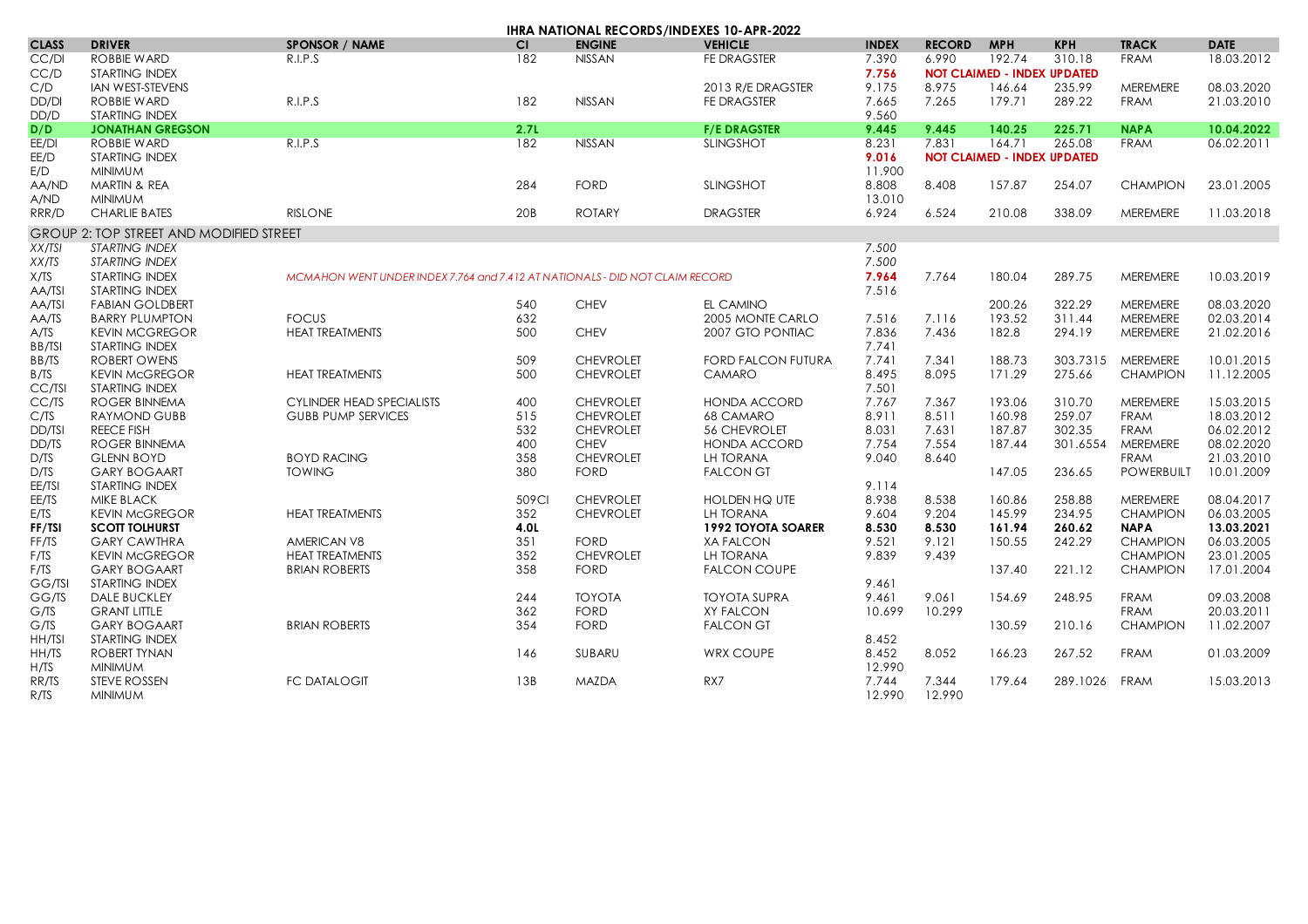| <b>IHRA NATIONAL RECORDS/INDEXES 10-APR-2022</b>             |                                                                                                                                                                             |                                           |                 |                      |                                       |                                                             |                |                  |                  |                      |                          |  |
|--------------------------------------------------------------|-----------------------------------------------------------------------------------------------------------------------------------------------------------------------------|-------------------------------------------|-----------------|----------------------|---------------------------------------|-------------------------------------------------------------|----------------|------------------|------------------|----------------------|--------------------------|--|
| <b>CLASS</b>                                                 | <b>DRIVER</b>                                                                                                                                                               | <b>SPONSOR / NAME</b>                     | <b>CI</b>       | <b>ENGINE</b>        | <b>VEHICLE</b>                        | <b>INDEX</b>                                                | <b>RECORD</b>  | <b>MPH</b>       | <b>KPH</b>       | <b>TRACK</b>         | <b>DATE</b>              |  |
| XX/MSI<br>XX/MS<br>X/MS<br>AA/MSI                            | <b>STARTING INDEX</b><br><b>STARTING INDEX</b><br><b>STARTING INDEX</b><br><b>STARTING INDEX</b>                                                                            |                                           |                 |                      |                                       | 8.100<br>8.100<br>8.379<br>8.500                            |                |                  |                  |                      |                          |  |
| AA/MS<br>A/MS<br><b>BB/MSI</b><br>BB/MS<br>B/MS              | <b>JODEY IRVING</b><br><b>HEATH &amp; JARROD MAHON</b><br><b>STARTING INDEX</b><br><b>STARTING INDEX</b><br><b>STARTING INDEX</b>                                           | LUCAS OIL<br><b>MAHON BROTHERS RACING</b> | 632<br>618      | PAT<br><b>CHEV</b>   | 1988 CAMARO<br>CHEV CAMARO Z28        | 7.313<br>8.258<br>8.055<br>8.055<br>8.795                   | 7.113<br>7.858 | 196.56<br>181.54 | 316.33<br>292.16 | MEREMERE<br>MEREMERE | 27.02.2016<br>13.03.2016 |  |
| CC/MSI<br>CC/MS<br>C/MS<br>DD/MSI<br>DD/MS<br>D/MS<br>EE/MSI | <b>STARTING INDEX</b><br><b>STARTING INDEX</b><br><b>STARTING INDEX</b><br><b>STARTING INDEX</b><br><b>STARTING INDEX</b><br><b>STARTING INDEX</b><br><b>STARTING INDEX</b> |                                           |                 |                      |                                       | 7.992<br>8.377<br>9.024<br>8.331<br>8.331<br>9.340<br>9.088 |                |                  |                  | MEREMERE             | 10.01.2021               |  |
| EE/MS<br>E/MS<br>FF/MSI<br>FF/MS                             | <b>GARY BOGAART</b><br><b>STARTING INDEX</b><br><b>STARTING INDEX</b><br><b>STARTING INDEX</b>                                                                              | <b>BOGAARTS RACING</b>                    | 408ci           | <b>FORD</b>          | 1975 FALCON COUPE                     | 9.076<br>9.904<br>9.821<br>9.821                            | 8.676          | 159.72           | 257.04           | MEREMERE             | 13.01.2018               |  |
| F/MS<br>GG/MSI<br>GG/MS                                      | <b>GRANT LITTLE</b><br><b>TIM HAWKE</b><br><b>STARTING INDEX</b>                                                                                                            |                                           | 384<br>4.054 cc | <b>FORD</b><br>1 J Z | 71 FORD FALCON<br>1974 TOYOTA COROLLA | 10.093<br>9.968<br>9.761                                    | 9.693<br>9.568 | 137.74<br>136.04 | 221.67<br>218.94 | MEREMERE<br>MEREMERE | 30.11.2014<br>11.03.2018 |  |
| G/MS<br>HH/MSI<br>HH/MS<br>H/MS                              | <b>NIC BOGAART</b><br><b>STARTING INDEX</b><br><b>STARTING INDEX</b><br><b>STARTING INDEX</b>                                                                               | <b>BOGAARTS RACING</b>                    | 380             | <b>FORD</b>          | <b>75 XB COUPE</b>                    | 10.286<br>8.752<br>8.752<br>13.690                          | 10.311         | 129.99           | 209.20           | <b>NAPA</b>          | 13.03.2021               |  |
| RR/MS<br>R/MS                                                | <b>AARON BARNES</b><br><b>STARTING INDEX</b>                                                                                                                                |                                           | 20 <sub>B</sub> | <b>MAZDA</b>         | 1974 MAZDA RX3                        | 8.098<br>13.690                                             | 7.898          | 169.00           | 271.98           | MEREMERE             | 08.03.2020               |  |
|                                                              | <b>GROUP 2: SPORT COMPACT</b>                                                                                                                                               |                                           |                 |                      |                                       |                                                             |                |                  |                  |                      |                          |  |
| $P/I-A$<br>$P/I-B$<br>$P/I-C$<br>$P/I-D$<br>$P/I-E$          | <b>STARTING INDEX</b><br><b>STARTING INDEX</b><br><b>CORY ABBOTT</b><br><b>STARTING INDEX</b><br><b>STARTING INDEX</b>                                                      | <b>ABBOTT RACING</b>                      | 13B             | <b>MAZDA</b>         | 1993 MAZDA RX7                        | 7.090<br>7.380<br>7.229<br>7.480<br>8.010                   | 6.829          | 196.44           | 316.14           | MEREMERE             | 11.03.2018               |  |
| $S/M-B$<br>S/M-C<br>$S/M-D$                                  | <b>STARTING INDEX</b><br><b>SAM KHAMIS</b><br><b>STARTING INDEX</b>                                                                                                         |                                           | 13B             | <b>MAZDA</b>         | MAZDA 323 HATCH                       | 7.940<br>8.472<br>8.310                                     | 8.072          | 161.00           | 259.10           | MEREMERE             | 08.04.2018               |  |
| $S/M-E$<br>$ST/I-B$<br>ST/I-C<br>$ST/I-D$<br>ST/IE           | <b>BEN COX</b><br><b>STARTING INDEX</b><br><b>STARTING INDEX</b><br>STARTING INDEX<br><b>STARTING INDEX</b>                                                                 | NZ CAR PARTS                              | 2000            | <b>DATSUN</b>        | DATSUN COUPE 1200                     | 8.156<br>9.800<br>9.800<br>9.800<br>9.800                   | 7.956          | 179.9            | 284.69           | MEREMERE             | 09.01.2016               |  |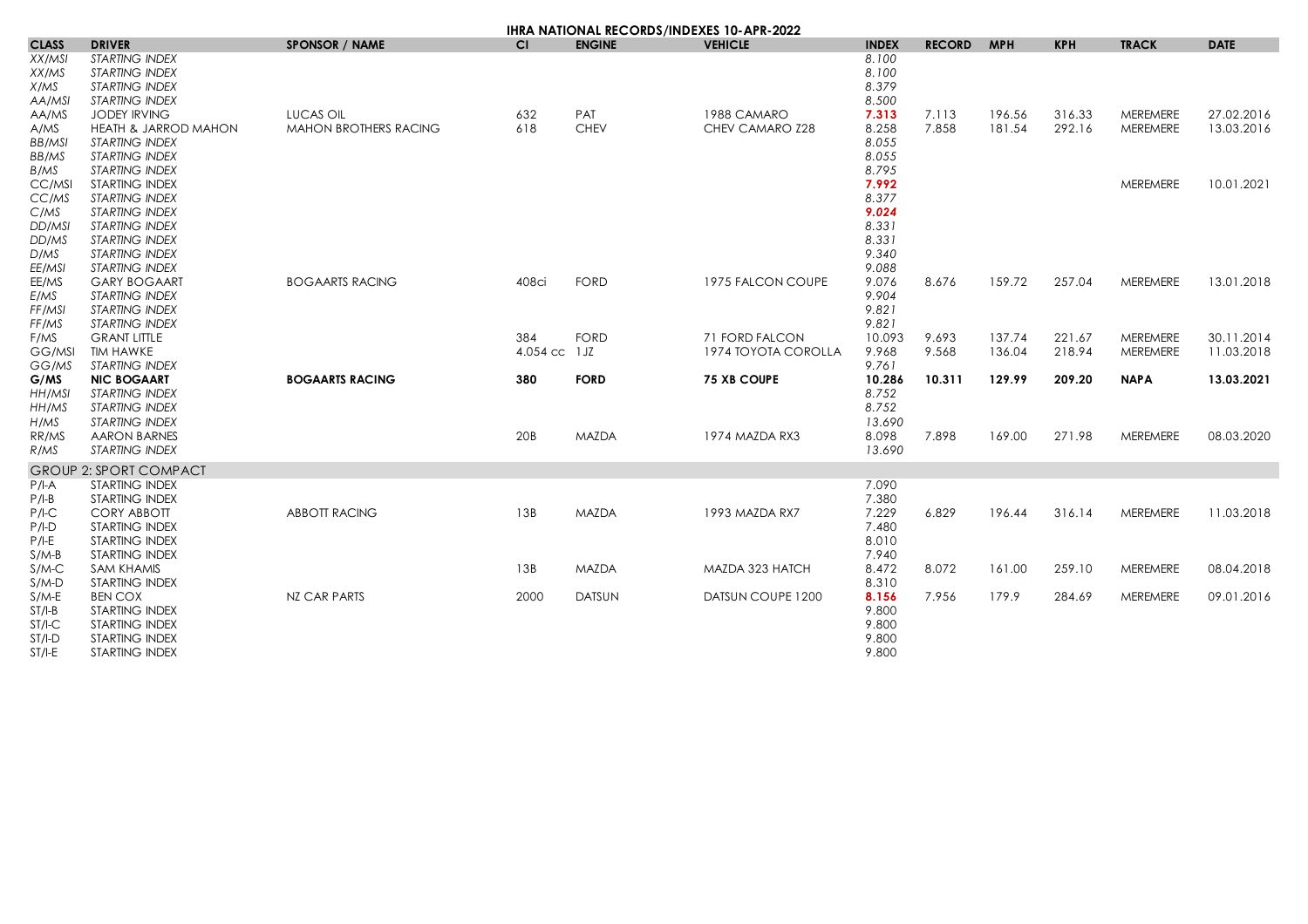| IHRA NATIONAL RECORDS/INDEXES 10-APR-2022 |                                                                  |                                                |                          |                          |                                                                |                |               |            |            |                                         |                                        |  |
|-------------------------------------------|------------------------------------------------------------------|------------------------------------------------|--------------------------|--------------------------|----------------------------------------------------------------|----------------|---------------|------------|------------|-----------------------------------------|----------------------------------------|--|
| <b>CLASS</b>                              | <b>DRIVER</b>                                                    | <b>SPONSOR / NAME</b>                          | CI                       | <b>ENGINE</b>            | <b>VEHICLE</b>                                                 | <b>INDEX</b>   | <b>RECORD</b> | <b>MPH</b> | <b>KPH</b> | <b>TRACK</b>                            | <b>DATE</b>                            |  |
|                                           | <b>GROUP 2: COMPETITION BIKE</b>                                 |                                                |                          |                          |                                                                |                |               |            |            |                                         |                                        |  |
| TF/DB<br>TF/DB<br>AA1/DB                  | <b>ATHOL WILLIAMS</b><br><b>ATHOL WILLIAMS</b><br>SHANE EPERJESI |                                                | 1550cc<br>1550cc<br>1755 | <b>RBP</b><br><b>RBP</b> | <b>RBP SPECIAL</b><br><b>RBP SPECIAL</b><br>2017 SUZUKI GDB    | 6.976<br>7.306 | 6.576         | 215.51     | 346.83     | MEREMERE<br>MEREMERE<br><b>MEREMERE</b> | 06.01.2016<br>06.01.2016<br>10.03.2019 |  |
| A1/DB<br>AI/DB                            | <b>IAN HILDER</b><br><b>IAN HILDER</b>                           | <b>RICE ROCKET II</b><br><b>RICE ROCKET II</b> | 1568cc<br>1568cc         | SUZUKI<br>SUZUKI         | <b>TRAC DYNAMICS PROSTOCK</b><br><b>TRAC DYNAMICS PROSTOCK</b> | 8.178          | 7.778         | 165.94     | 267.05     | MEREMERE<br>MEREMERE                    | 13.03.2016<br>01.03.2015               |  |
| AA2/DB<br>AA2/DB                          | <b>JAN WILKINS</b><br><b>IAN WILKINS</b>                         | AFTERBURNER 2<br>AFTERBURNER 2                 | 1327cc<br>1327cc         | KAWASAKI<br>KAWASAKI     | <b>RACE INNOVATIONS</b><br><b>RACE INNOVATIONS</b>             | 8.056          | 7.656         | 182.35     | 293.46     | <b>FRAM</b><br>MEREMERE                 | 18.03.2012<br>15.03.2015               |  |
| A2/DB<br>AA3/DB                           | <b>STARTING INDEX</b><br><b>STARTING INDEX</b>                   |                                                |                          |                          |                                                                | 9.100<br>8.400 |               |            |            |                                         |                                        |  |
| A3/DB                                     | <b>COLIN ROY JOHNSON</b>                                         |                                                | 1060                     | <b>SUZUKI</b>            | 2008 GSXR 1000                                                 | 9.591          | 9.591         | 127.61     | 205.37     | <b>NAPA</b>                             | 08.01.2022                             |  |
| BB/DB                                     | <b>SPIKE ALLEN</b>                                               |                                                | <b>998cc</b>             | <b>SUZUKI</b>            | <b>GSXR 1000</b>                                               | 8.452          | 8.052         | 165.97     | 267.10     | MEREMERE                                | 09.11.2014                             |  |
| B/DB                                      | <b>JOHN VAN NIEKERK</b>                                          | <b>PRIVATEER</b>                               | <b>998cc</b>             | <b>KAWASAKI</b>          | 2016 ZX10R                                                     | 8.737          | 8.737         | 155.81     | 250.75     | <b>NAPA</b>                             | 08.01.2022                             |  |
| CC/DB                                     | <b>DARRYL BENSON</b>                                             | <b>PRIVATEER</b>                               | 675CC                    | <b>TRIUMPH</b>           | <b>DAYTONA</b>                                                 | 9.911          | 9.911         | 139.62     | 224.70     | MEREMERE                                | 22.11.2020                             |  |
| C/DB                                      | <b>DEAN VEALE</b>                                                |                                                | 749cc                    | SUZUKI                   | SUZUKI                                                         | 10.581         | 10.181        | 139.52     | 224.54     | <b>MASTERTON</b>                        | 17.03.2007                             |  |
| DD/DB                                     | <b>EARLE NUNN</b>                                                |                                                | 500cc                    | KAWASAKI                 | NUNN MK 6                                                      | 11.447         | 11.047        | 121.45     | 195.45     | <b>RUAPUNA</b>                          | 09.04.1989                             |  |
| D/DB                                      | <b>ROBIN WALLACE</b>                                             |                                                | 500cc                    | <b>JAWA</b>              | <b>JAWA</b>                                                    | 12.171         | 11.771        | 108.82     | 175.13     | <b>STP</b>                              | 27.12.1994                             |  |
| VRD/B                                     | <b>KARL FYN</b>                                                  | NORTH AUCKLAND HARLEY DAVIDSON                 | 1300cc                   | <b>HARLEY DAVIDSON</b>   | 2006 V-ROD DESTROYER                                           | 9.456          | 9.365         |            |            | MEREMERE                                | 11.11.2018                             |  |
| VRD/B                                     | <b>GREG PRATT</b>                                                | NORTH AUCKLAND HARLEY DAVIDSON                 | 1300cc                   | <b>HARLEY DAVIDSON</b>   | 2006 V-ROD DESTROYER                                           |                |               | 140.15     | 225.55     | <b>FRAM</b>                             | 18.03.2012                             |  |
| AA/PCB                                    | <b>BARRY SPROULE</b>                                             | <b>HAYS RACING</b>                             | 150ci                    | <b>FAST CAT</b>          | <b>HARLEY DAVIDSON</b>                                         | 8.002          | 7.602         |            |            | <b>CHAMPION</b>                         | 04.03.2007                             |  |
| AA/PCB                                    | <b>ROSS BUCHANAN</b>                                             | <b>HAYS RACING</b>                             | 150ci                    | <b>FAST CAT</b>          | <b>HARLEY</b>                                                  |                |               | 172.19     | 277.11     | <b>CHAMPION</b>                         | 12.12.2004                             |  |
| A/PCB                                     | MIKE DRENNAN                                                     |                                                | 1860cc                   | <b>HARLEY</b>            | <b>HARLEY</b>                                                  | 8.800          |               | 143.06     | 230.23     | <b>CHAMPION</b>                         | 18.03.2001                             |  |
| <b>BB/PCB</b>                             | <b>BAZ FOX</b>                                                   | POWER UP & LUCAS OIL                           | V1000                    | WESLAKE                  | <b>PIT VIPER</b>                                               | 9.150          | 9.716         | 130.12     | 209.41     | <b>MASTERTON</b>                        | 15.02.2015                             |  |
| <b>B/PCB</b>                              | <b>JAMIE FLAVELL</b>                                             | <b>EXCALIBUR (PRIVATEER)</b>                   | 773cc                    | <b>TRIUMPH</b>           | <b>BONNEVILLE</b>                                              | 9.848          | 10.989        | 118.90     | 191.35     | <b>FRAM</b>                             | 16.04.2013                             |  |
| CC/PCB                                    | <b>MINIMUM</b>                                                   |                                                |                          |                          |                                                                | 11.820         | 11.620        |            |            |                                         |                                        |  |
| C/PCB                                     | <b>MINIMUM</b>                                                   |                                                |                          |                          |                                                                | 12.330         | 12.130        |            |            |                                         |                                        |  |
| DD/PCB                                    | <b>MINIMUM</b>                                                   |                                                |                          |                          |                                                                | 12.830         | 12.630        |            |            |                                         |                                        |  |
| D/PCB                                     | <b>PAULA PRATT</b>                                               |                                                |                          |                          |                                                                | 13.010         | 12.610        | 101.64     | 163.57     | <b>CHAMPION</b>                         |                                        |  |
| AA1/AB                                    | <b>STARTING INDEX</b>                                            |                                                |                          |                          |                                                                | 8.000          |               |            |            |                                         |                                        |  |
| A1/AB                                     | <b>STARTING INDEX</b>                                            |                                                |                          |                          |                                                                | 8.200          |               |            |            |                                         |                                        |  |
| AA2/AB                                    | <b>BILL HAMILTON</b>                                             | <b>BHS RACING</b>                              | 1360                     | <b>HAYABUSA</b>          | SUZUKI HAYABUSA TURBO                                          | 8.060          | 7.860         |            |            | <b>MEREMERE</b>                         | 13.03.2016                             |  |
| AA2/AB                                    | <b>BILL HAMILTON</b>                                             | <b>BHS</b>                                     | 1260CC                   | HAYABUSA                 | SUZUKI HAYABUSA                                                |                |               | 175.14     | 281.86     | MEREMERE                                | 01.03.2015                             |  |
| A2/AB                                     | <b>DEAN VEALE</b>                                                | <b>PRIVATEER</b>                               | 1540cc                   | <b>GSX1300R</b>          | SUZUKI                                                         | 8.474          | 8.074         | 167.45     | 269.48     | FRAM                                    | 21.03.2010                             |  |
| AA3/AB                                    | <b>STARTING INDEX</b>                                            |                                                |                          |                          |                                                                | 8.800          |               |            |            |                                         |                                        |  |
| A3/AB                                     | <b>STARTING INDEX</b>                                            |                                                |                          |                          |                                                                | 9.000          |               |            |            |                                         |                                        |  |
| BB/AB                                     | <b>SPIKE ALLEN</b>                                               | <b>PRIVATEER</b>                               | 998cc                    | GSXR1000                 | SUZUKI                                                         | 8.811          | 8.411         | 161.83     | 260.44     | MEREMERE                                | 06.04.2014                             |  |
| B/AB                                      | <b>MICHAEL TRAINOR</b>                                           | <b>PRIVATEER</b>                               | <b>998cc</b>             | YAMAHA                   | <b>2001 YAMAHA R1</b>                                          | 9.108          | 9.108         | 150.7      | 242.53     | <b>RUAPUNA</b>                          | 11.04.2021                             |  |
| CC/AB                                     | <b>MINIMUM</b>                                                   |                                                |                          |                          |                                                                | 10.500         |               |            |            |                                         |                                        |  |
| C/AB                                      | <b>GLENN JOHNSTONE</b>                                           |                                                | 750cc                    | SUZUKI                   | SUZUKI                                                         | 10.838         | 10.438        | 133.93     | 215.54     | <b>CHAMPION</b>                         | 24.11.2002                             |  |
| DD/AB                                     | <b>MINIMUM</b>                                                   |                                                |                          |                          |                                                                | 12.200         |               |            |            |                                         |                                        |  |
| D/AB                                      | <b>JASON HALL</b>                                                |                                                |                          |                          |                                                                | 13.130         | 12.730        | 106.64     | 171.62     | <b>CHAMPION</b>                         |                                        |  |
|                                           |                                                                  |                                                |                          |                          |                                                                |                |               |            |            |                                         |                                        |  |

|       | <b>GROUP 3: SUPER SEDAN</b> |                              |              |                  |                            |     |                 |        |                 |                 |            |  |  |  |
|-------|-----------------------------|------------------------------|--------------|------------------|----------------------------|-----|-----------------|--------|-----------------|-----------------|------------|--|--|--|
| SS/AA | <b>SHANE RYLAND</b>         |                              | <b>427CI</b> | 427 LS           | <b>1976 HOLDEN TORANA</b>  | N/A | 7.238           | 198.09 | 318.79          | <b>NAPA</b>     | 22.01.2022 |  |  |  |
| SS/A  | HEATH & JARROD MAHON        | <b>MAHON BROTHERS RACING</b> | 618          | CHEV             | <b>CAMARO</b>              | N/A | 8.170           |        |                 | MEREMERE        | 31.01.2015 |  |  |  |
| SS/A  | <b>JODEY IRVING</b>         |                              | 632          | <b>CHEVROLET</b> | <b>CAMARO</b>              |     |                 | 162.31 | 261.21          | <b>FRAM</b>     | 09.03.2008 |  |  |  |
| SS/BB | ROBBIE WARD                 | R.I.P.S MGAWOT III           | 3125cc       | <b>NISSAN</b>    | 2000 SKYLINE GTR R34       | N/A | $^{\prime}$ .41 | 191.95 | 308.9           | <b>MEREMERE</b> | 15.03.2015 |  |  |  |
| SS/B  | NOT CLAIMED                 |                              |              |                  |                            |     |                 |        |                 |                 |            |  |  |  |
| SS/CC | <b>SHANE CUNNINGHAM</b>     |                              |              | 1546CC TOYOTA    | <b>1983 TOYOTA STARLET</b> | N/A | 10.836          |        |                 | <b>NAPA</b>     | 13.03.2021 |  |  |  |
| SS/CC | <b>BRUCE CULLIMORE</b>      |                              | 2000cc       | <b>HONDA</b>     | <b>INTEGRA</b>             |     |                 | 128.94 | $207.5^{\circ}$ | RUAPUNA         | 22.10.2005 |  |  |  |
| SS/C  | ALLAN WEIR                  | VW BEETLE                    |              | VW               | VW BEETLE                  | N/A | 10.38           | 129.98 | 209.18          | <b>FRAM</b>     | 24.11.2013 |  |  |  |
|       |                             |                              |              |                  |                            |     |                 |        |                 |                 |            |  |  |  |